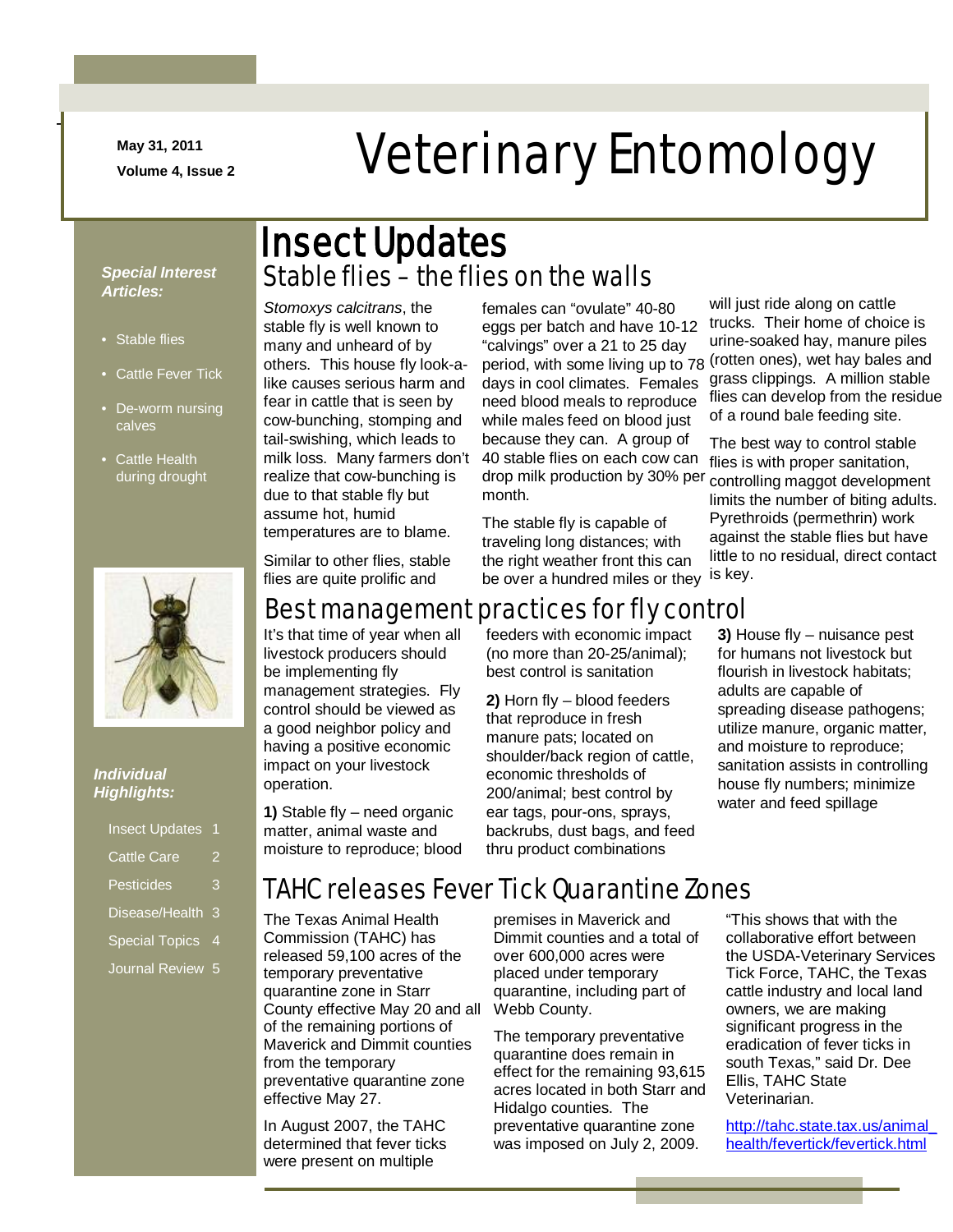## Veterinary Entomology **Page 2 of 6**

## Summer de-worming of nursing calves Cattle Care



*"Over the approximate 150 day period, weight gain advantage would total about 25 lbs additional weaning weight to calves in the treatment group."*

## facebook



 Livestock Veterinary Entomology can now be found on the social media network - FACEBOOK.

[Like](http://www.facebook.com/home.php#!/pages/Livestock-Veterinary-Entomology/167510926643206) the page to find out more.

I hope to provide more up to the minute information on topics and insects that are important to the livestock veterinary market.

Five de-worming trials were conducted at OSU; calves and cows were separated into four treatments: 1) non-de-wormed control, 2) de-worm calf only, 3) de-worm cow only; and 4) deworm cow and calf. Ivermectin pour-on was used for the treated groups.

Initial studies indicated low worm infection rates during the first two years. De-worming

## Beef cattle deworming strategies

Deworming beef cattle is very important to reduce internal parasites. Anthelmintic or dewormers are used to control internal parasites such as lungworms and gastrointestinal roundworms.

Parasites can lead to reduced performance in cattle. Losses can result from depressed feed

## Follow labels, or else

When it comes to antimicrobials, farmers should follow the adage of "use them right or lose them."

Christine Hoang, assistant director, Scientific Activities Division of the American

cows in late spring had no significant effect on cow summer weight gains up until calf weaning time.

Treating cows, but not their calves, resulted in a small advantage in average daily weight gains (0.1 lb/d) which resulted in a 15 lb advantage at weaning. Spring-born calves treated while nursing non-treated cows had

intake and conversion, lower average daily gain or milk production and lower reproductive performance. Parasites are also very dangerous for the health of the animal. They can lead to reduced immunity, reduced weight and the appearance of diseases like anemia. It is important to detect the signs of

Veterinary Medical Association, operates on the premise that "it's better to prevent a disease if you can." She urges all to follow drug labels to a "T" or be prepared for the consequences.

Read product labels. "It's that

## Spring Cleaning Time Again – Dairy style

Time to prepare for the long hot summer:

**1.** Clean out high organic matter dirt in pastures & lots & add new dirt, especially in calving areas.

**2.** Clean your barn cooling fans now & when dirty.

- **3.** Make sure sprinklers, foggers, etc, work.
- **4.** Clean & rebuild pulsators. **5.** Replace all milk hoses,

wash hoses, pulsator hoses & jetter cup holders.

**6.** Check every cow in the herd for blind quarters.

**7.** Replace all floor mounted cow wash sprinkler nozzles each year.

**8.** Check the pipeline & bulk tank chemical concentrations. **9.** Clean condenser fins on milk coolers.

**10.** Mow & spray careless weeds in all pastures.

**11.** Cull your chronic mastitis cows now.

**12.** Clean out the back third to half of free stalls at least 10 to 12- inches deep & add new sand.

significantly greater daily weight gains (0.14 lb/d) and a 21 lb weaning weight advantage. Treated calves nursing treated cows had significantly greater average daily weight gains (0.17 lb/d) than untreated calves nursing untreated cows. The most profitable economic return for the de-worming expense was noted when the calves only were de-wormed.

infection; an effective tool is to conduct routine fecal analysis.

Cattle become infected when they ingest wet pastures at temperatures above 55 degrees. Deworming cattle in the fall and again at spring/summer turnout is the most effective. Nursing calves are the most susceptible to parasites.

simple," says Hoang. "Read the label and follow it. If you don't understand a label or want reassurance that you fully understand a label, visit with your veterinarian. If you follow your vet's instructions, you should be OK."

**13.** Clean out cooling ponds. Pump out the water, clean out the sludge & spread it someplace where the cows don't have access to it. **14.** Let ponds sit dry for the sun to work on the bacteria. **15.** Keep a stiff upper lip. **16.** Clean out your mind, go visit other dairies. Some of them are doing amazing things & some are not. You can get new ideas or be glad you don't own some of them.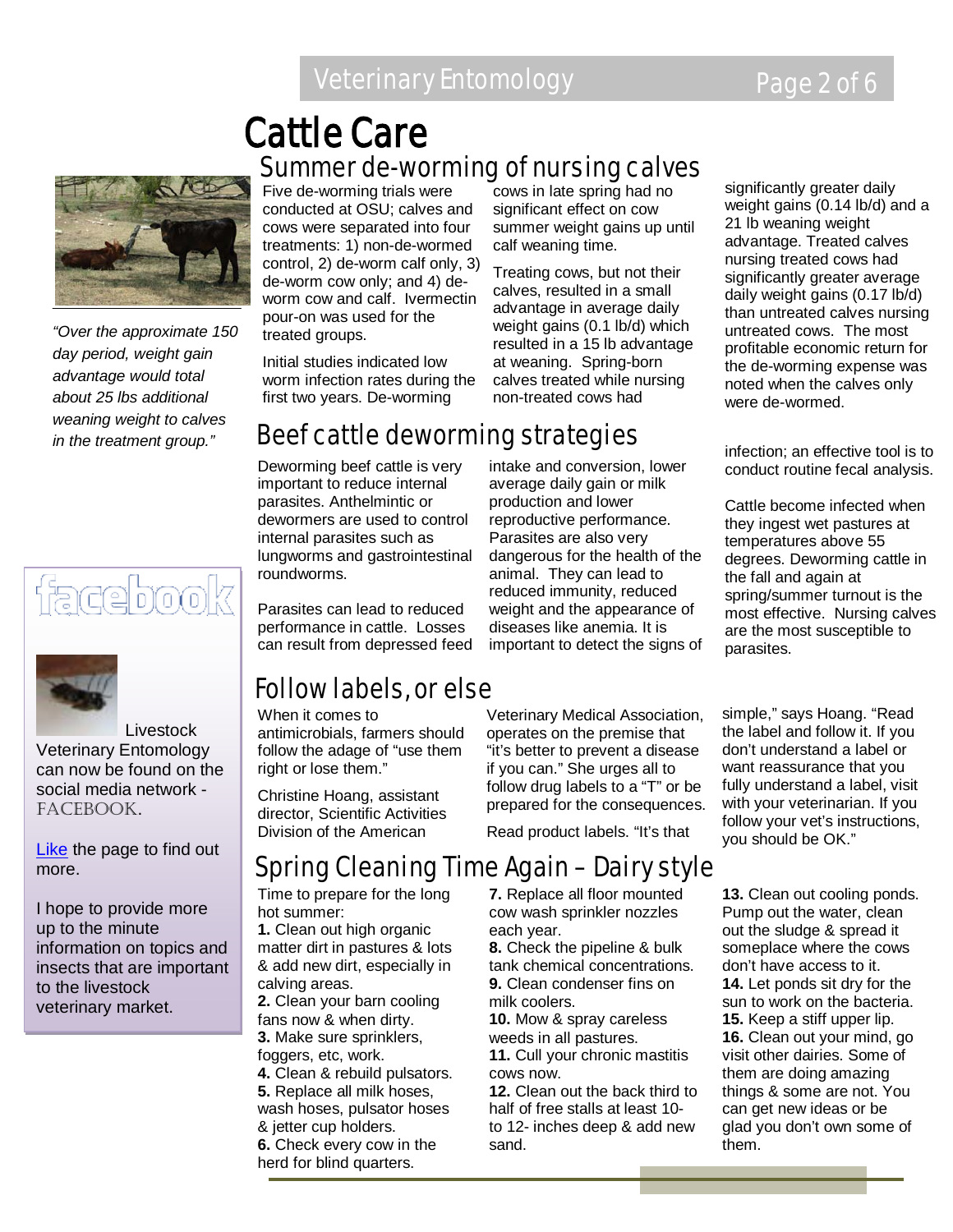## Products containing fenoxycarb gone Dec 31, 2012 Pesticides Update/Outlook

All products that contain fenoxycarb will be off the market come December 31, 2012. The chemical fenoxycarb is used to control fire ants and big-headed ants on turf, home lawns, agricultural areas, nonagricultural areas, horse farms, and ornamental nursery stock, among other areas.

In addition temephos will also be removed from the market on December 31, 2015. Target pests include aquatic larvae of mosquitoes, midges, gnats, punkies, and sand flies.

Temephos is a non-systemic organophosphate insecticide which is applied to standing water, shallow ponds, lakes,

woodland pools, tidal waters, marshes, swamps, waters high in organic content, highly polluted water, catch basins (and similar areas where mosquitoes may breed), stream margins, and intertidal zones of sandy beaches.



*The big-headed ant. Photo courtesy of Mang Maning '09*

## Cattle Health Issues During Drought Human & Animal Disease & Health

Drought has a negative impact on the health of cattle, especially ones that are not in great condition to begin with.

Dr. Buddy Faries, says drought can cause numerous health situations in cattle. An obvious impact is that cattle can't get enough to eat, they get thin malnutrition/starvation, range ketosis, grain aflatoxin poisoning from stressed corn and sorghum, and lumpy jaw/woody tongue from irritated mouths and

tongues due to eating shard or dry forages.

Cattle will also become dehydrated; can suffer from heat, exhibit low fertility, low milk production, abortion, dystocia, retained afterbirth, uterine prolapses and immunosuppression.

Drought can also cause downers and dead cattle, as well as cattle die from grain aflatoxin poisoning when

nitrate levels are too high in plants.

There are post-drought issues to be aware of as well. After the rains move in, plant cyanide poisoning can still be a problem. Fog fever (pulmonary emphysema and edema) can cause toxic reactions in the lungs. The rains can also stir up clostridial pathogens and anthrax from dry soil.

## Controlling Salmonella in the fresh pen is critical

*Salmonella* is a pervasive bacterium that's difficult to keep away from the dairy. It is an opportunistic pathogen that is difficult to fight off at high levels of exposure. Controlling *Salmonella* in fresh cows can help prevent infection in the rest of the herd.

Prevention strategies: **1.** Monitor fresh cows

- **2.** Manage feedbunks
- **3.** Keep rodents out
- **4.** Separate fresh cows
- **5.** Provide space
- **6.** Provide cow cooling
- **7.** Sanitize equipment
- **8.** Clean water
- **9.** Protect newborns

**10.** Consider vaccination to help control *Salmonella*

8 signs of Trichomoniasis

Trichomoniasis is a sexually transmitted pathogen associated with reduced fertility and abortions in cows. Signs of infection in a herd are:

- Repeat breeding (due to temporary infertility)
- Extended calving season (late calves)
- Early abortion (too early to find fetus)  $(550\%)$
- Occasional late-term abortions (<5%)
- High percent of open cows at pregnancy check (30-50%)
- Pyometra (pus-filled uterus) in 1 to 5% of cows
- Reduction in number of calves born by 30- 50%
- Less-uniform calf crops strung out over 3-8 months

#### **Fly Eating Clocks**

[YouTube -](http://www.youtube.com/watch?v=MsJ6B3y_Afw) Fly Paper [Clock.avi](http://www.youtube.com/watch?v=MsJ6B3y_Afw)



A very interesting video on how a research group in England has developed a clock that runs on the digestion of flies. The flies are caught on a fly strip and consumed by the clock.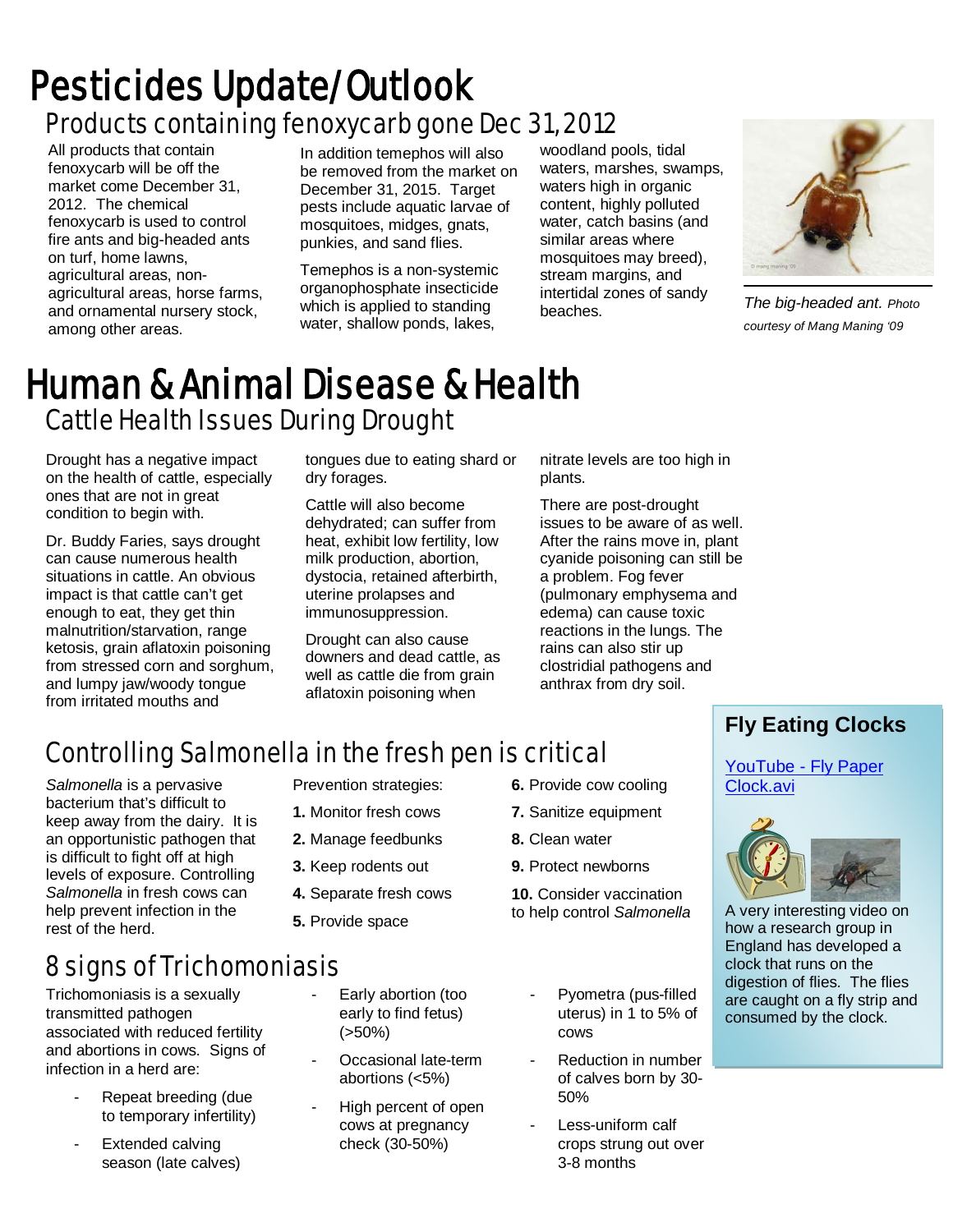# **Special Topics of Interest<br>Dirty Jobs' Mike Rowe testifies before Congress**

Mike Rowe from Dirty Jobs' testified in Congress about how disconnected Americans in general have become from the people who produce their food, fix their pipes, make their clothes, etc.

"I believe we need a national PR Campaign for Skilled Labor. A big one. Something that addresses the widening Skills Gap head on, and reconnects the

## 50 Beef cattle profit tips

**1.** Take advantage of hybrid vigor. Crossbreed

- **2.** Pay the extra money for a good bull.
- **3.** Learn how to use EPDs.
- **4.** Pregnancy check cows within 1-2 months of the end of breeding.
- **5.** Work with a good veterinarian.
- **6.** Vaccinate your cattle.
- **7.** Observe cattle frequently & closely.

**8.** Treat cattle injuries & disease conditions promptly.

**9.** When dealing with death loss, do not wait to have a necropsy performed.

#### **10. Parasites are thieves. Deworm cattle, control the flies.**

**11.** Know how to identify poisonous plants. reproductive success. **12.** Take your time when laying out fence

lines, water sources & facility locations. **13.** Maintain your fences.

**14.** Invest in decent cattle handling facilities.

**15.** Livestock scales are invaluable.

**16.** Handle your cattle with care.

**17.** A fast horse is nice. A fast cow is trouble. Cull the crazy cattle.

## Prescribed burns fight fire with fire

With over 2 million acres of land being ravaged by wildfires in Texas this year already, officials fear the state could battle fires into the summer months. Texans can minimize future wildfires with prescribed burnings, a wildfireprevention method employed by landowners to protect their property and

## Improve tractor fuel efficiency

Improve fuel efficiency by being vigilant in following air and fuel filter replacement as well as other engine-maintenance procedures. Staying current on filter replacement saves 3-4% of fuel or more.

country with the most important part of our workforce," Mike says.

"In high schools, the vocational arts have all but vanished. We've elevated the importance of "higher education" to such a lofty perch, that all other forms of knowledge are now labeled "alternative." Millions of parents and kids see apprenticeships and on-the-job-training

**18.** Keep safety as the top priority in everything on the farm.

**19.** Look into farm liability insurance. **20.** Be a good steward of your natural

resources.

- **21.** Soil test.
- **22.** Use management intensive grazing techniques to get most of pasture.

**23.** Develop a forage supply & demand budget.

**24.** Whether grazing or haying, do not let forage become too mature.

**25.** Know your hay quality & supplement accordingly.

**26.** Manage body condition for good

**27.** Supplement minerals & vitamins properly.

**28.** Avoid grain overload & other nutritional nightmares.

**29.** Implants & ionophores are proven to be great investments.

**30.** Castrate feeder calves to avoid the intact bull calf discount.

**31.** Take the horns off of feeder calves.

that of their neighbors. A prescribed burn is described as a land

management fire ignited intentionally under carefully-monitored atmospheric conditions to help reduce dry brush, parched grass and other natural debris that fuel wildfires.

 In Texas, the Texas Department of Agriculture licenses individuals who are

 Observe engine temperature and air filter/pressure indicators during operation for any significant changes that might affect fuel economy.

 Avoid excessive idling to cool the engine. Use a timer with an engine

opportunities as "vocational consolation prizes," best suited for those not cut out for a four-year degree. And still, we talk about millions of "shovel ready" jobs for a society that doesn't encourage people to pick up a shove," he adds.

"The Skills Gap is a reflection of what we value. To close the gap, we need to change the way the country feels about work." – Mike Rowe

- **32.** There is power in numbers.
- **33.** Develop & grow a good business reputation.
- **34.** Network.
- **35.** At least use a record keeping book
- **36.** Benefit from electronic & information
- technology
- **37.** Know your expenses & income. Budget.
- **38.** Keep all farm receipts for tax time.
- **39.** Pay bills on time.
- **40.** Shop around for inputs.
- **41.** Beware of "silver bullet" products.
- **42.** Buy feed by the truckload.
- **43.** Support the local economy.
- **44.** Know when to get rid of equipment &
- other assets that become money pits.
- **45.** Promote your product.
- **46.** When not sure, ask questions.
- **47.** Do not overextend your resources.

**48.** Implement management practices properly to get the intended result.

**49.** Do not be afraid of change.

**50.** Never stop learning about the cattle business.

extensively trained and insured to conduct such burns, even during burn bans.

If your land is covered by overgrown brush or grass that could fuel wildfires, consider a prescribed burn. Visit [http://TexasAgriculture.gov](http://texasagriculture.gov/)

block heater to avoid unnecessary heating. Also, protect fuel from evaporative losses and select appropriate fuel for summer/winter operation.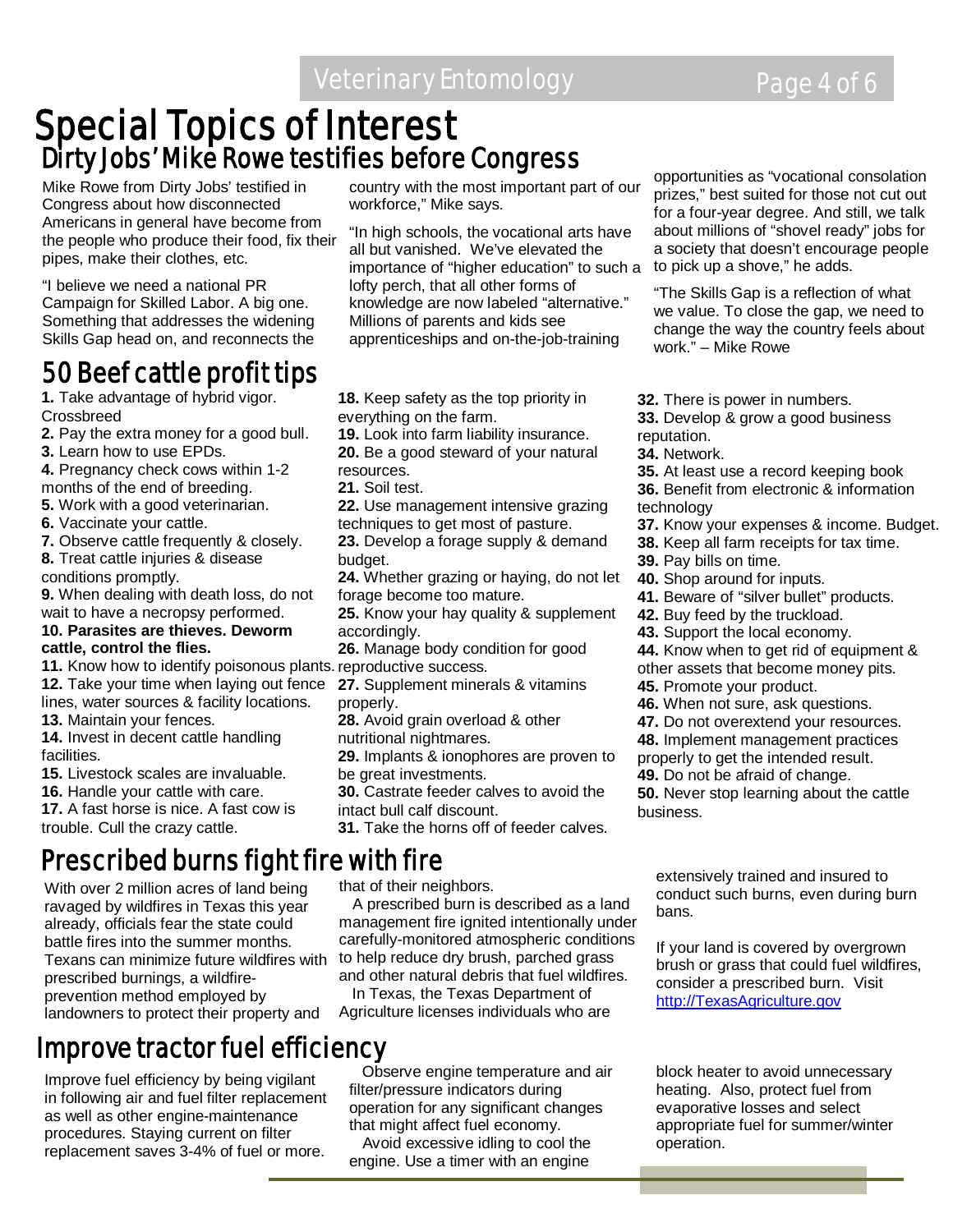## Journal Reviews

#### High levels of insecticide resistance in introduced horn fly (Diptera: Muscidae) populations and implications for management. 2011. Oyarzun et al. J Econ Entomol. 104: 258-265.

The horn fly was introduced in Chile in the 1990's, since then it has been controlled exclusively with insecticides. Researchers checked field collected horn flies from 8 different farms for resistance to diazinon and pyrethroids.

All field populations, including those that had not been treated with insecticides for the past 5 yrs, showed high levels of cypermethrin resistance.

None of the fly populations demonstrated resistance to diazinon.

**The Impact.** Continual insecticide use against horn flies will lead to resistance, especially to pyrethroid chemicals. Rotating insecticide classes is a must in order to manage horn fly populations.

#### Identification of a mutation associated with permethrin resistance in the *Para*-type sodium channel of the stable fly (Diptera: Muscidae). 2011. Olafson et al. J Econ Entomol. 104: 250-257.

The sodium channel is of interest for evaluating resistance to pyrethroids because it is the target molecule for this major class of neurotoxic insecticides. The stable fly's sodium channel was coded from a laboratory strain resistant to permethrin and compared among

individuals collected from 5 different sites in FL.

 A point mutation was identified and its location corresponded with that observed for knockdown resistance mutations in other insects.

**The Impact.** Knowing the location of the mutation in a resistance known strain of stable flies provides researchers the ability to check field populations. This knowledge will hopefully lead to ways to destroy this resistance mutation and control the stable fly in the field.

#### Vector competence of the stable fly (Diptera: Muscidae) for West Nile Virus. 2011. Doyle et al. J Med Entomol. 48: 656-668.

It was observed in 2006-07 that stable flies were transmitting West Nile Virus after feeding on infected pelicans in Montana. This paper looks at the stable fly in the laboratory to see if they are transmitters of WNV.

The project consisted of infecting stable flies with WNV and checking their ability to transfer it. The stable fly was found to be able to carry WNV in the body for up to 6 d and transmit WNV mechanically for up to 6 hours.

**The Impact**. This confirms that stable flies can mechanically (on their body and mouthparts) transmit WNV but the virus cannot replicate within the stable flies.

#### Phenology of stable fly (Diptera: Muscidae) larvae in round bale hay feeding sites in Eastern Nebraska. 2011. Taylor & Berkebile. Environ Entomol. 40: 184-193.

The temporal and spatial patterns of adult stable fly emergence from 6 sites with hay bale winter feeding sites were studied. Stable fly emergence began in early May, peaked in June & July and dropped after July.

Sticky traps collected adult populations and showed some variations; therefore indicating that winter hay feeding sites are responsible for early summer populations.

**The Impact**. The data provides evidence of winter hay feeding sites as locations for early stable fly populations. The paper also indicates that after the early arrival of stable flies the population is maintained elsewhere and not at the winter feeding sites.

#### Comparative applications of azadirachtin- and *Brevibacillus laterosporus*-based formulations for house fly management experiments in dairy farms. 2011. Ruiu et al. J Med Entomol. 48: 345-350.

This study looked at the ability of biopesticides azadirachtin and *B. laterosporus* to control house fly populations on a diary.

The results showed a 63% decrease in the house fly population with azadirachtin and a 46% decrease with *B. laterosporus* when compared with the control

**The Impact.** Today's society requires the researching of non-traditional pesticides for insect control; this paper indicates there are other possibilities that might assist in controlling house flies.

#### Persistence of low-pathogenic avian influenza H5N7 and H7N1 subtypes in house flies (Diptera: Muscidae). 2011. Nielsen et al. J Med Entomol. 48: 608-614.

The objective of this paper was to investigate the potential transmission of LPAIV by persistence of the virus in the alimentary tract of house flies.

The house flies were able to pick up the virus and could be potential carries although the virus strains declined within the house flies under increased incubation temperatures.

**The Impact.** Under adequate conditions, house flies could transmit H5N7 and H7N1 to birds, specifically poultry.

#### Myiasis by screw worm Cochliomyia hominivorax (Coquerel) (Diptera: Calliphoridae) in a wild maned wolf Chrysocyon brachyurus (Mammalia: Canidae), in Brasilia, Brazil. 2011. Cansi et al. Neotropical Entomol. 40: 150-151.

In April 2009, a wild maned wolf was captured with screw worm maggots in external wounds. This is the first reported case of myiasis by *C.* 

*homoinvorax* in a free-living maned wolf in Brazil.

**The Impact**. None really, I included this publication just to remind us all

that screw worms are not that far away and could become an issue in North America if efforts are not maintained to keep them out.